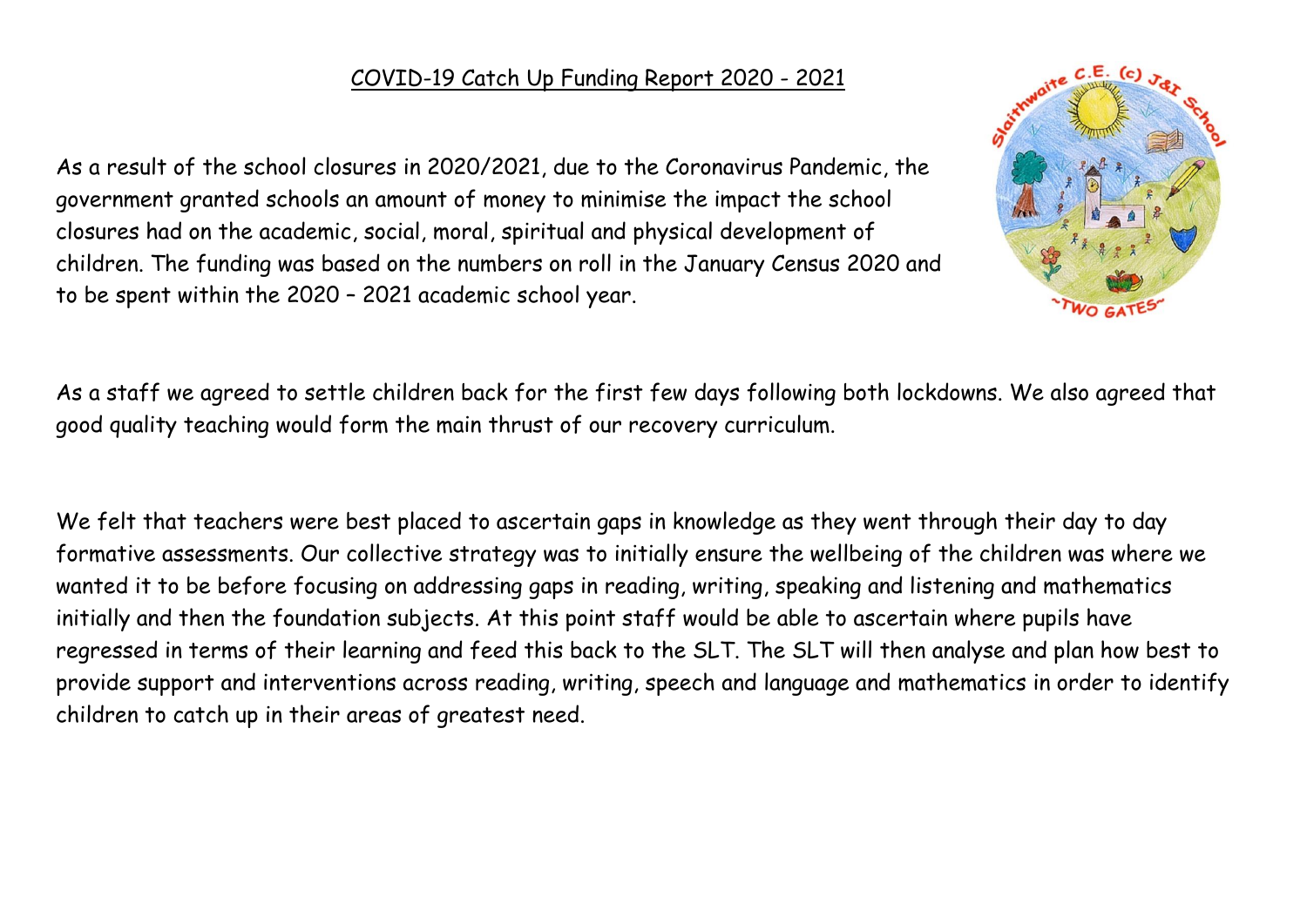|                                                        | <b>School Summary</b>                                             |
|--------------------------------------------------------|-------------------------------------------------------------------|
| Total Number of Pupils on roll in January 2020 = $171$ | Total Amount of Catch-Up funding for 2020 - 2021 =                |
| $(YrR - 6)$ .                                          | $\pm 3400$ in Autumn (Sept 20) £ 4400 in Spring (Feb 21) = £7,800 |

Objectives for Spending Catch Up Funding 2020 - 21:

- a) Ensure that all children are socially and emotionally ready to learn and perform better in the classroom.
- b) Ensure all children make good progress towards the expected standard in core subjects.
- c) Ensure SEND children make good progress towards their individual targets on IEP's MSP's or EHCP's.
- d) Ensure that high quality intervention is put in place for children to overcome any gaps in their learning over the year that could prevent them from reaching their individual targets, based on prior attainment, prior to school closures.
- e) Ensure that the negative impact of COVID-19 is minimal for all pupils in terms of academically, socially, spiritually, morally and physically.
- f) Ensure that children can access remote learning to the full potential during further closures due to bubbles or individuals isolating.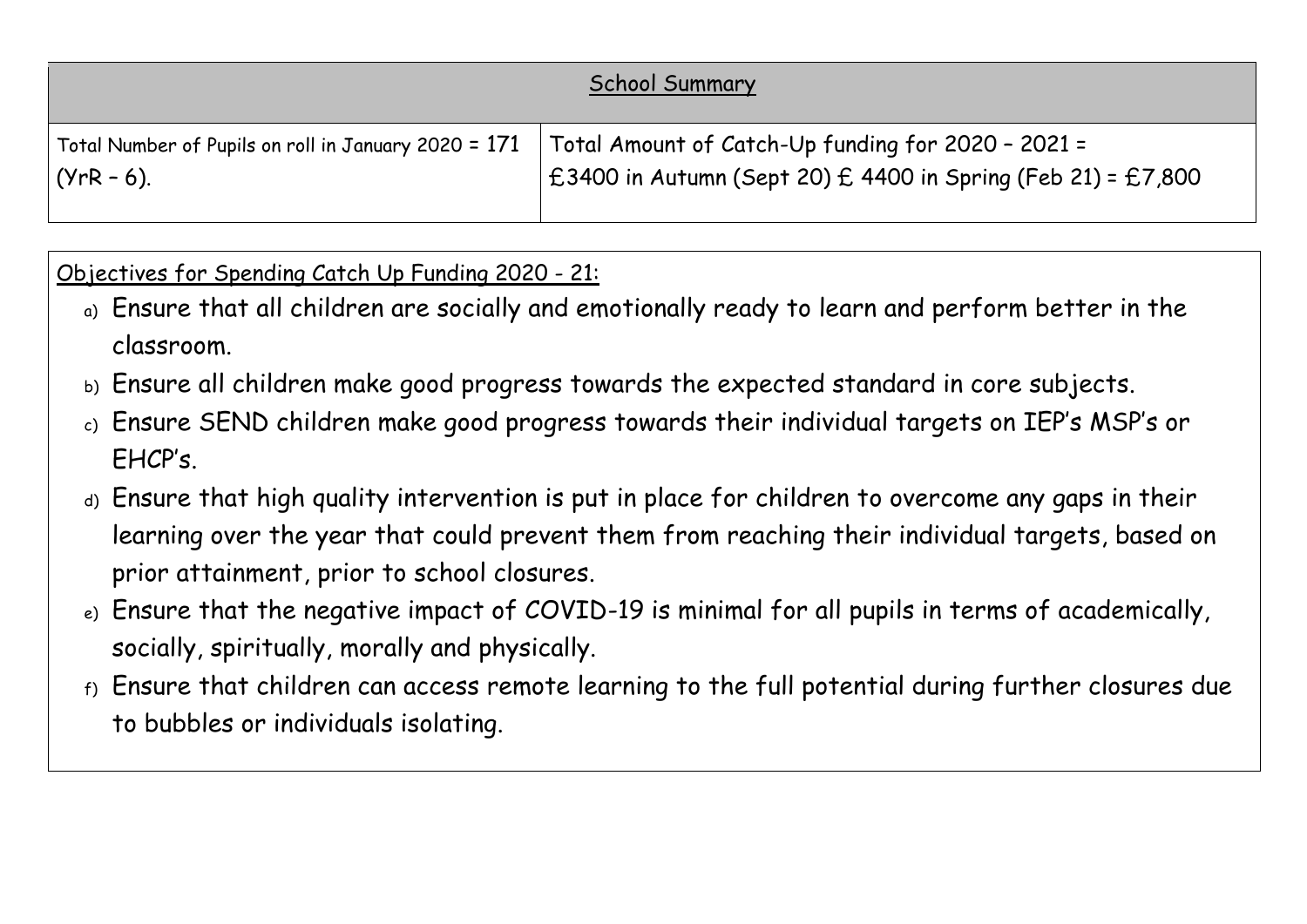## Impact of Actions

| <u>Year</u><br><u>Group</u> | <b>Activity</b>                                                                                                                                                                                                     | <u>Impact</u>                                                              |                                                                                                                                                                                                                                                                                                                                                                                                                                                 |                                    |                                              |                                 |                                        |                                    | Approximate<br><u>Costs</u>                                   |
|-----------------------------|---------------------------------------------------------------------------------------------------------------------------------------------------------------------------------------------------------------------|----------------------------------------------------------------------------|-------------------------------------------------------------------------------------------------------------------------------------------------------------------------------------------------------------------------------------------------------------------------------------------------------------------------------------------------------------------------------------------------------------------------------------------------|------------------------------------|----------------------------------------------|---------------------------------|----------------------------------------|------------------------------------|---------------------------------------------------------------|
| KS1<br>/KS2                 | Provide cover 20 hours a week<br>(autumn 20 and spring 21) in<br>Reception to Year 6 to support<br>teaching staff to plan and<br>deliver high quality,                                                              | <b>Below</b><br>At<br>Above<br>At or above                                 | <b>Spring Y1-6 Read</b><br>48                                                                                                                                                                                                                                                                                                                                                                                                                   | 66 46%<br>33%<br>30 21%<br>78 54%  | <b>Spring Y1-6 Maths</b><br>72<br>51         | 50%<br>35%<br>21 15%<br>72 50%  | <b>Spring Y1-6 Write</b><br>36         | 95 66%<br>25%<br>13 9%<br>49 34%   | TA at 20 hours<br>£13.45 per<br>hour<br>$30$ weeks =<br>£8070 |
|                             | individualised interventions for<br>children who are falling behind<br>teacher expectations -<br>significant gaps in their<br>learning. This may not<br>necessarily be SEND children.<br>Children of all abilities, | <b>Below</b><br>At<br>Above<br>At or above<br><b>Change from</b><br>spring | Sum Y1-6 Read<br>60<br>46<br>106<br>28                                                                                                                                                                                                                                                                                                                                                                                                          | 38 26%<br>42%<br>32%<br>74%<br>19% | Sum Y1-6 Maths<br>45<br>49<br>50<br>99<br>27 | 31%<br>34%<br>35%<br>69%<br>19% | Sum Y1-6 Write<br>49<br>68<br>27<br>46 | 34%<br>47%<br>19%<br>95 66%<br>32% |                                                               |
|                             | including High Ability children<br>could be targeted.<br>Support staff used where<br>appropriate and modelled how<br>to deliver quality intervention<br>so that the impact of the<br>funding is sustained.          | group.                                                                     | Excellent progress with significant accelerated progress in writing - an<br>increase in attainment of thirty-two percentage points - so that 66% of the<br>school population was writing at or above the expected standard for their age<br>Wellbeing audit of children demonstrated a very positive picture of their<br>enjoyment of school; children feel safe and happy at our school and enjoy<br>coming to work and play with their peers. |                                    |                                              |                                 |                                        |                                    |                                                               |